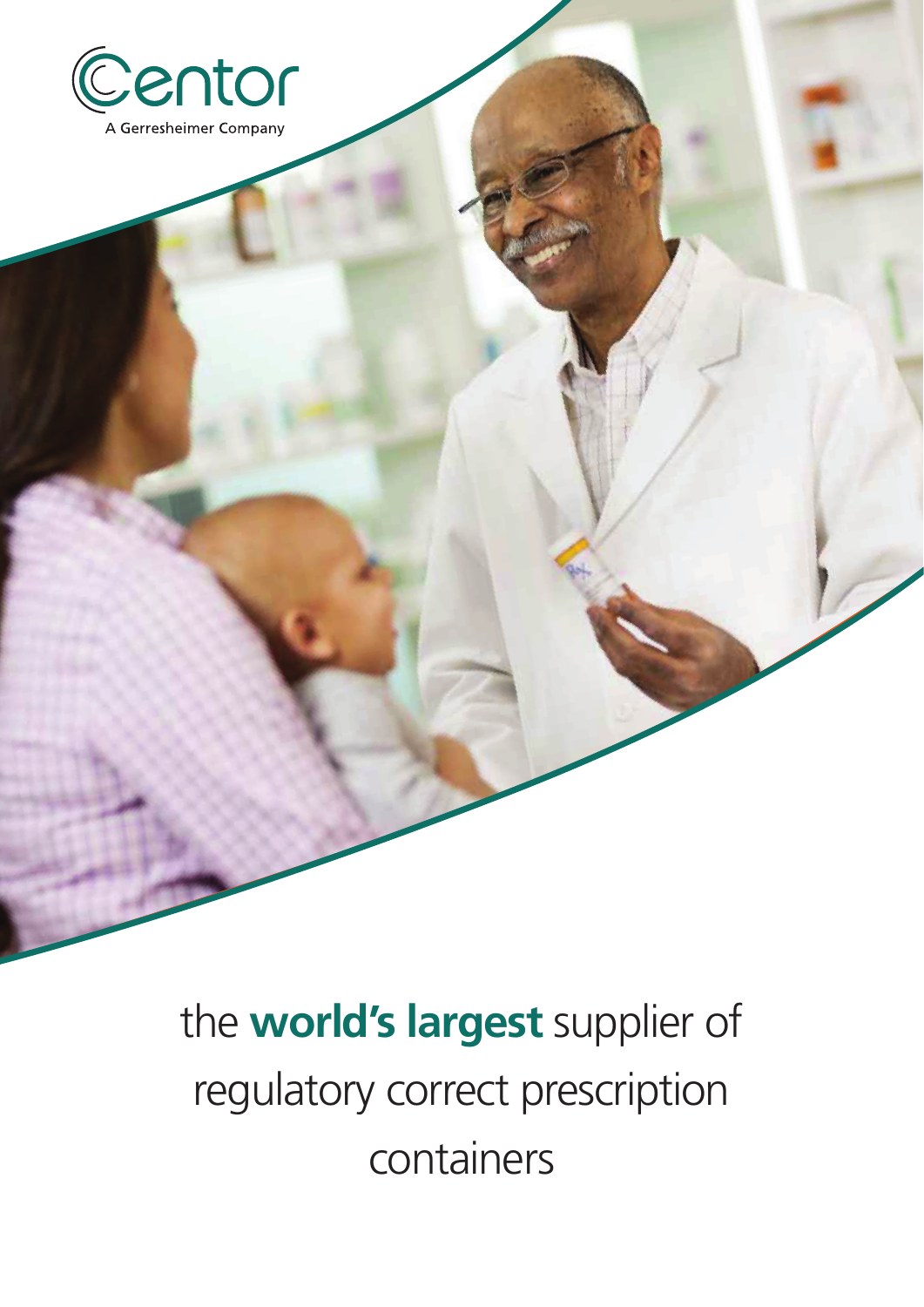

- Centor is one of the largest consumer packaging companies in the extend more than a supplier. We are a partner for a partner for a partner for a partner for a partner for a partner for a partner for a partner for a partner for and helping value and helping value and helping value and he world and is a leader in the manufacture of custom and standard
	- Centor is much more than a supplier. We are a partner focused on adding value and helping customers build their businesses.

## **Centor Prescription Retail**

- **•** Focused on delivering exceptional customer value, Centor Prescription products to the pharmacy industry supplied through an efficient, national distribution network.<br>
national distribution network. provides an unparalleled array of superior, regulatory compliant
- Retail, Mail Order, Central Fill, and Repackaging industries. Our prescription ware is preferred by automation manufacturers for for throughput efficiency and machine compatibility. throughput efficiency and machine compatibility. • Centor packaging is used in multiple pharmacy settings including

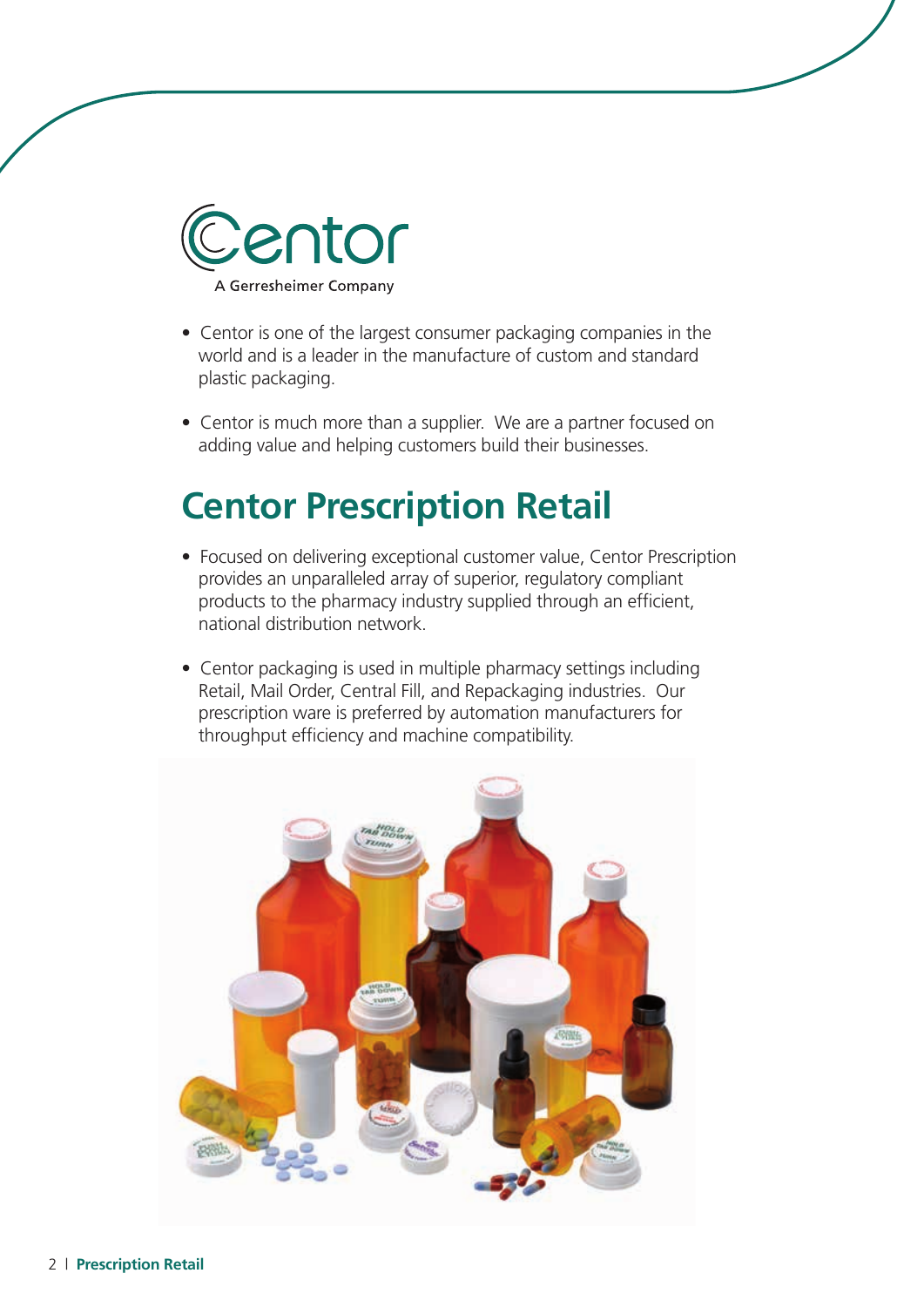## **Screw-Loc<sup>®</sup>** Vial & Closure System

Manufacturing the original for more than 50 years



• Following the United States Poison Prevention Packaging Act of 1970, Centor began manufacturing the Screw-Loc® child resistant prescription package. Considered the industry standard, the Screw-Loc® package has been protecting the lives of children for over 50 years.

## **1-Clic®** Vial System

**Popular & Preferred:** 1-Clic® was selected 2 to 1 as the consumer preferred package for dispensed medications.\*



- Opens easily with and slight turn
- Audible "click" to ensure closure is properly secured
- Regulatory compliant for "light and tight"

\* Study conducted by Great Lakes Marketing, November 2011.

## **Vial Light & Moisture Testing**

Only Centor passes the tests for **all** of its child-resistant offerings.<sup>\*\*</sup>



• Of the top 20 drugs dispensed, 19 require packaging in a "tight and/or "tight and light resistant container.  $\overline{f}$  $\overline{\phantom{a}}$ **TS1 Supplier TS Supplier 5 Supplier** 

Only Centor passes the tests for all of its child-resistant offerings.\*\*

\*\*United States Pharmacopeia Chapter 671(USP 671) is designed to provide standards for the functional properties of plastic containers and their components used to package regulated articles. A container is intended to provide its contents protection in two areas: 1. Light Resistance -– no more than 10% transmission, and 2. Moisture Vapor Transmission Rate (MVTR). To qualify as tight, no more than one of ten containers can exceed moisture transmission of 100mg per liter per day and none can exceed more than 200mg per liter per day.